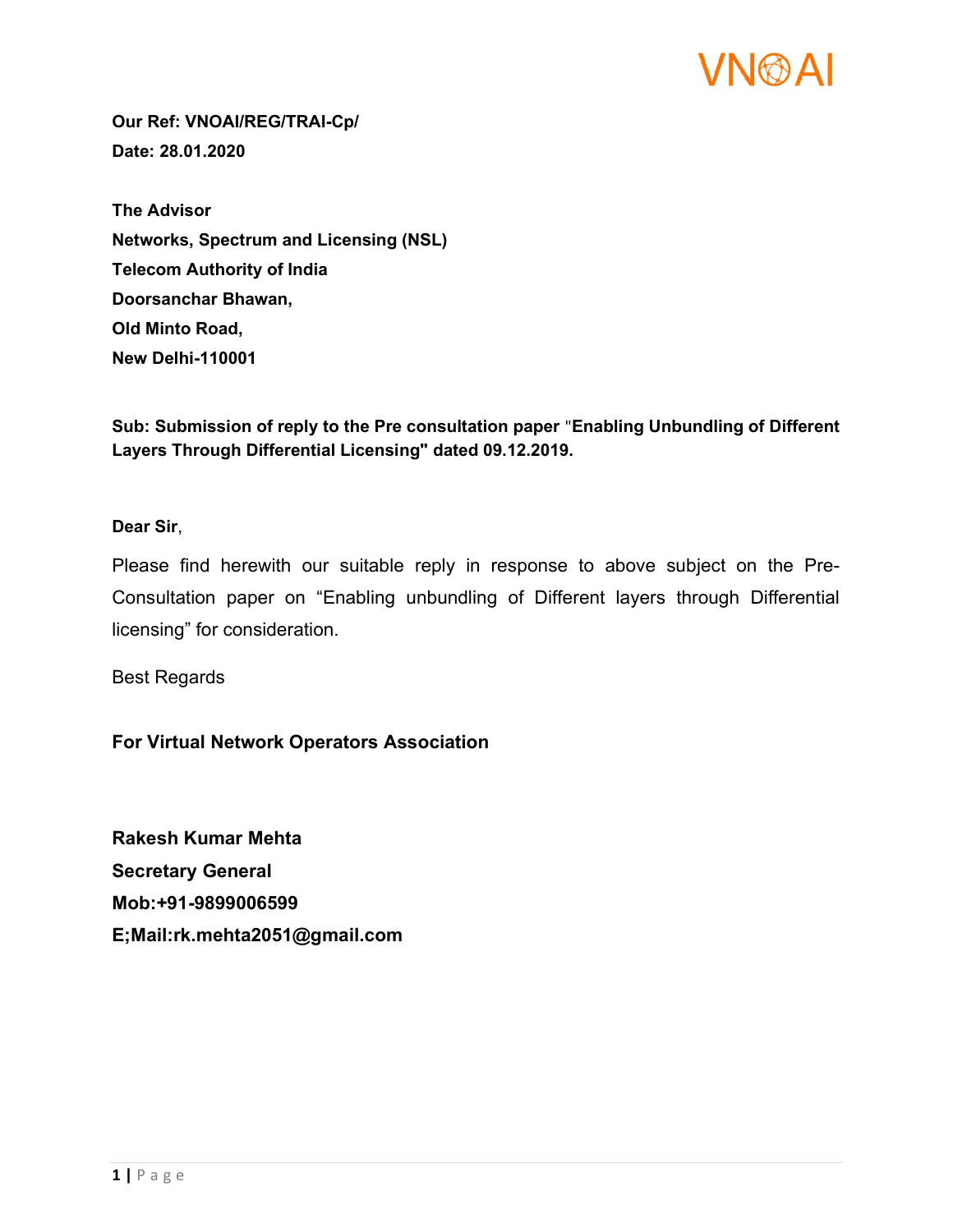

# VNOAI's Response to the Pre-Consultation Paper on

#### Enabling Unbundling of Different Layers Through Differential Licensing

#### **Introduction**

- 1. The aim of every Telecom Network technology post 2G has been to enable development, deployment and availability of services that are delivered by utilizing the network, i.e. over the network. However, the existing regulatory regime is based on the voice based networks and needs to be aligned to the modern day data predominant networks.
- 2. QoS apart, each progressive generation of telecom network service also enabled an entire eco-system of services. The technological enhancements also lead to the requirement of reducing time for tweaking the existing services as per newer requirements. Even the launching of a new and innovative service too has got telescoped thus leading to evolution of computing enhancements such as Network Function Virtualization (NFV) and Software Defined Networks (SDN). Each network technological advancement viz, 3G, 4G, 5G, NFV, SDN have been directed towards enhancing the QoS experience for the digital services being provided over the network.
- 3. M2M / IoT services are a solution-oriented service that is provisioned by amalgamating together the eco-system of the services that evolved due to the technological enhancements in the telecom networks. This evolution of individual services implies that the IoT service has to be viewed as a layered service. Though, each layer has its own independent nuances however, for forming a holistic service these layers have interdependencies on each other. The earlier regulatory regime was based on voice centric networks wherein the services were integral to the network whereas with 5G there is a need to effect a paradigm shift of regulatory thought process from being network centric to services centric. Accordingly, there is a teething need for revisiting the existing licensing and regulatory regimes of the voice centric networks and splitting them into multiple layers to create the environment conducive for enabling innovative digital services. The suggested layers for services either by light touch licensing or simple Registration are as follows,
	- a. Network Infrastructure Services layer. This layer would comprise of the physical infrastructure, active and passive elements and cloud based instances of the network elements that are required to be deployed in a telecom network.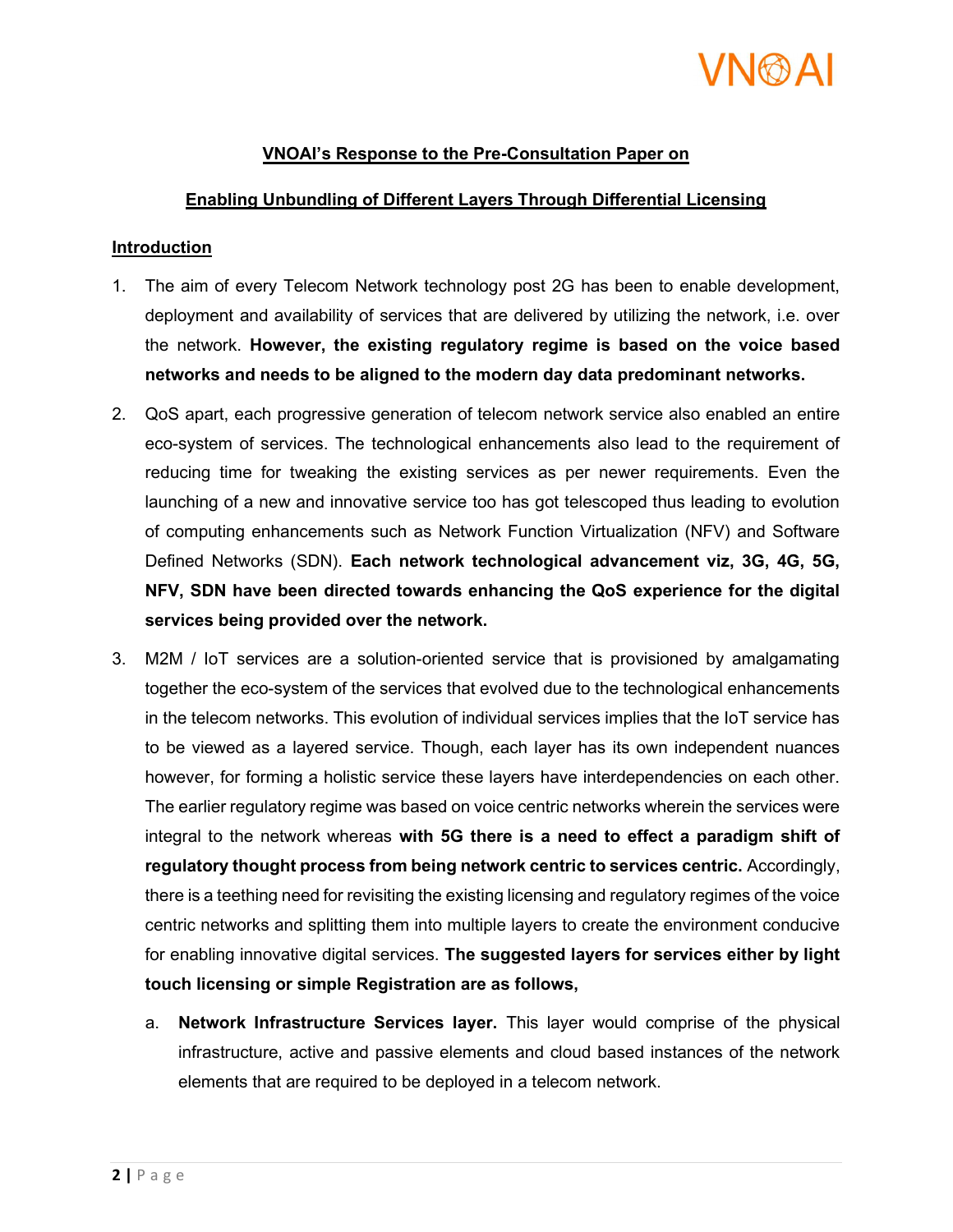# VNGSAI

- b. Network Services Layer. This layer would be associated with selling only the basic native network services viz, Voice, Messaging and Data connectivity.
- c. Digital Services layer. This layer would entail a substantial value addition to the basic native network services viz, Voice, Messaging and Data connectivity, before selling these network native services as a bundled service, e.g. IoT Services, OSP services, etc.
- 4. Implementation of this layered concept would require a major shift in the thought process of sale of the native services of the network viz, voice, messaging and data wherein these services would be considered as the product of the Network Infrastructure layer. Just as a product manufacturer sells its products through dealers / retailers, similarly the **products** of this layer would be sold (Not re-sold), on a non-discriminatory basis, only through DoT registered dealers / retailers. i.e. Network Services Providers (NSPs) and Digital Services Providers (DSPs). The NSPs and DSPs would source these services from the NISPs in bulk for sale to their customers.

Q1. In your view, what could be the possible benefits and anticipated problems in having an unbundled licensing regime? Kindly suggest the measures that can be taken to overcome the anticipated problems (if any).

#### Our Answer

- 1. The envisaged advantages of the layered / unbundled approach to licensing / registration as described in the introduction above are as given below,
	- a. Simplification of accounting and taxation process as it involves only selling and no reselling of services.
	- b. Simplifies the auditing process and prevents chances of under reporting as the sale of services would be accounted for and corroborated at multiple layers.
	- c. Lends itself to light touch regulations for the entire multi-layered services eco-system.
	- d. Can facilitate investment into the network infrastructure by multiple (Upper Layer) service providers instead of only the network Infrastructure services providers.
	- e. Enhances competition for retail of services as larger number of players can be accommodated.
	- f. Lends itself to maximizing the capacity utilization of the infrastructure leading to better ROI for the capex infused into infrastructure building.
	- g. Lends itself towards provisioning of services without any discrimination / biases.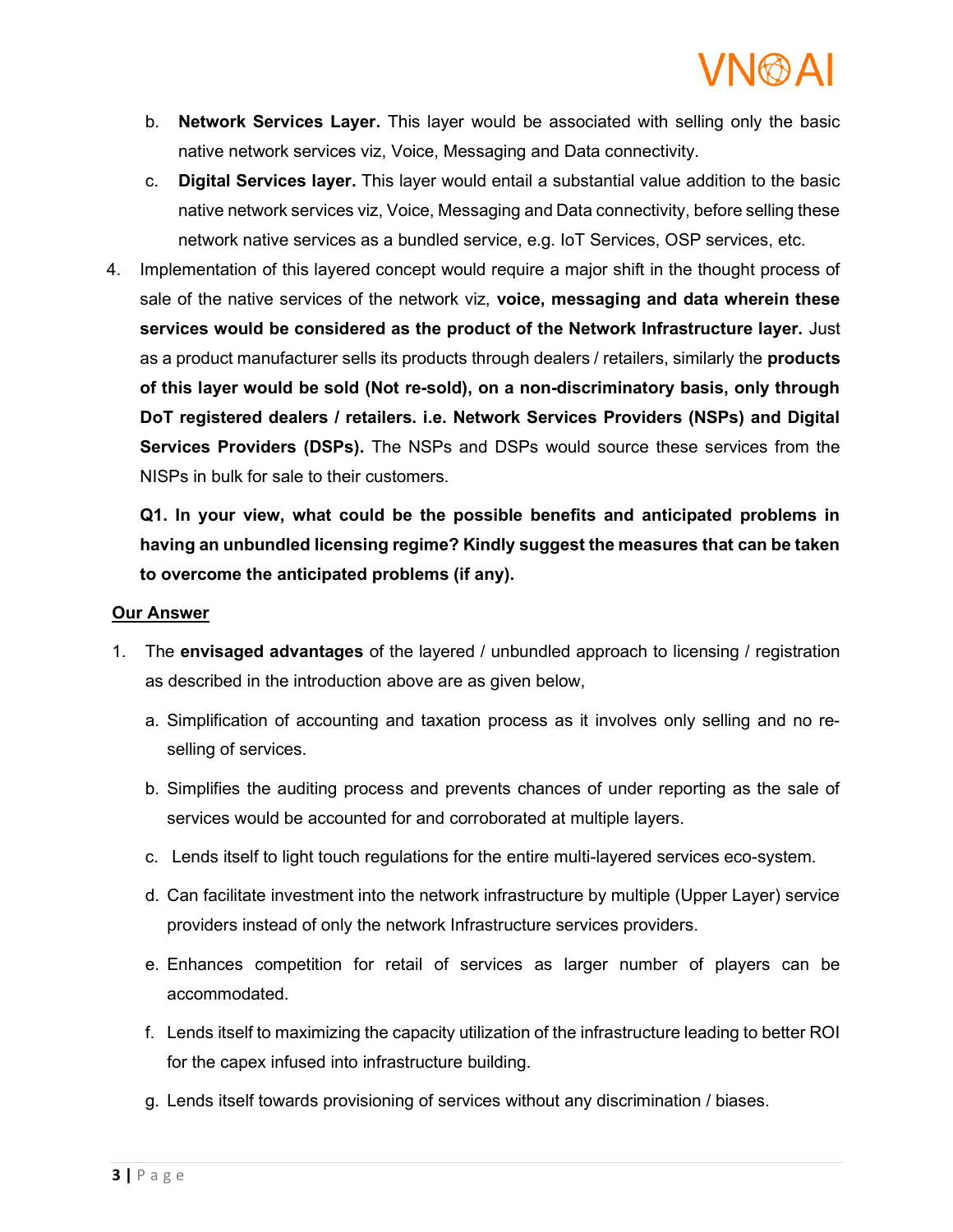- h. Creates a homogeneous environment conducive for innovation in the entire digital services eco-system.
- i. Creates an environment for better and focused security control through mandated implementation of security by design principle.
- j. Lends itself for faster and better evolution of innovative technology services and their adoption.
- k. Would facilitate faster and better implementation of the government's Smart City and other Digital programs.

# 2. Envisaged Challenges

- a. Change in mindset from the existing concept of sale and resale of services to just sale of services as a product of the respective layers.
- b. Permitting services tariff definition by the NSPs and DSPs. The service utilization measurement metric for the consumption of network and digital services would be based on consumption of voice calls, number of messages and data volume, i.e. the product of the Network Infrastructure layer. Consequently, definition of the tariff by the NSPs and DSPs is required to be permitted as an independent activity without looking it through the prism of re-sale of services.

Measures that can be taken to overcome this challenge:

Elimination of the concept of re-sale of services will lend itself to levying of only GST as the tax on the services of each layer. Consequently, NSPs and DSPs can define their respective tariffs and pay the GST without any apprehension of evasion of taxes by any layer of the digital services eco-system.

c. Requirement of closer interdepartmental co-ordination for digital services policy formulation. Development and deployment of services over the network would necessitate close coordination between the policies formulated for each layer lest restrictions imposed in one layer inhibit innovation in the other layers. E.g. MoRTH came out with its Gazette Notification for safe public transportation viz, Automotive India Standard 140 (AIS 140), on 28 Nov 2016, wherein provisioning of dual subscription eSIM was mandated for public transport vehicles. But the supporting guidelines for eSIM from DoT were issued only in May 2018. Consequently, the TSPs i.e. the licensees of DoT,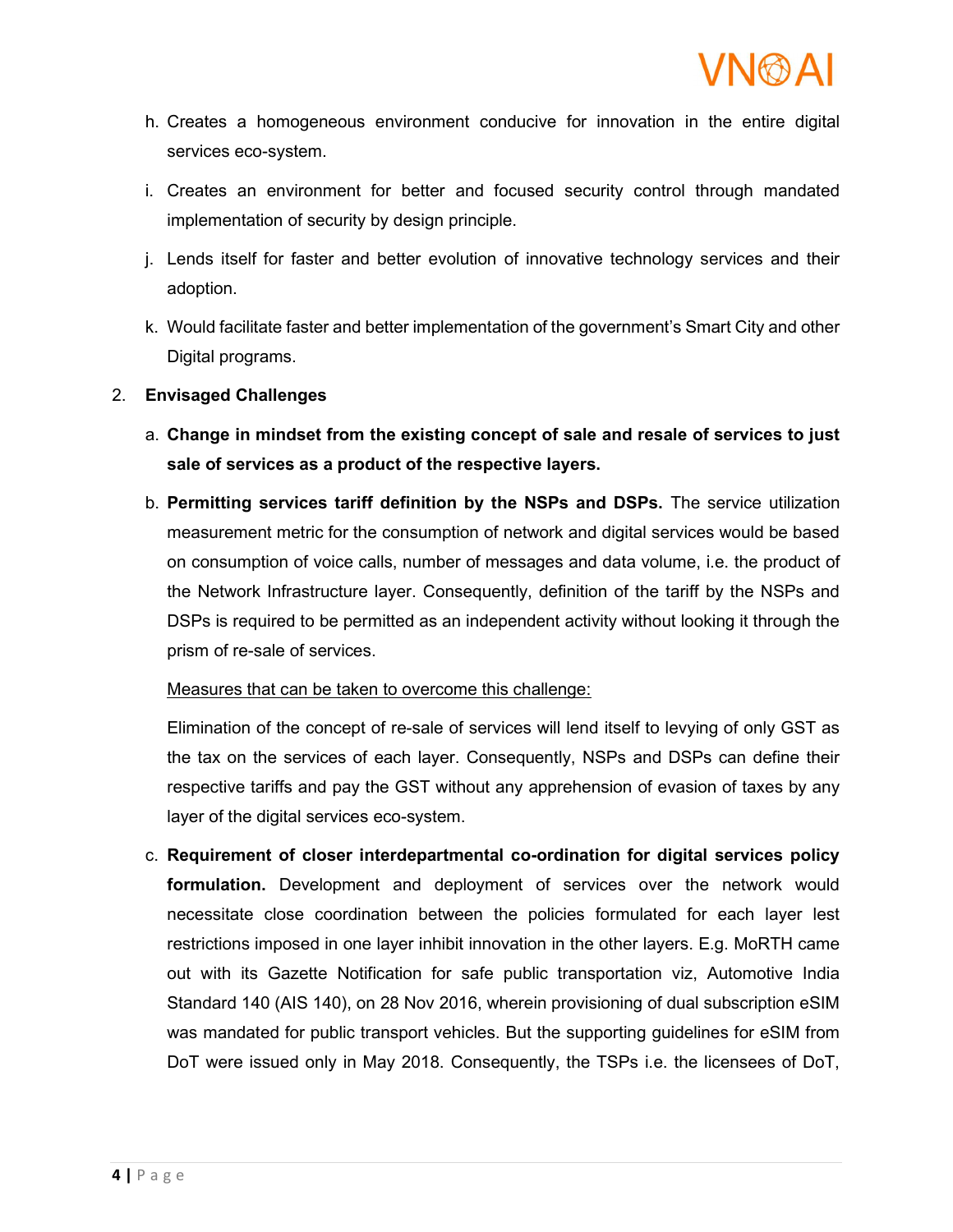

were reluctant to support the dual subscription SIMs fearing penalization by the licensor later.

### Measures that can be taken to overcome this challenge:

- i. DoT and TRAI to be compulsorily informed and kept in loop during the deliberations for any digital service being envisaged by different ministries / government agencies.
- ii. DoT & TRAI to start a parallel the consultation process with the relevant stake holders.
- d. Super-imposition of Existing Policy Guidelines on Newer Concepts / other services layers. TRAI, DoT and the industry stakeholders did sustained deliberations over a substantial time and the VNO guidelines were issued but on ground VNO's have failed to takeoff. From the policy perspective, it is felt VNO's found it challenging to work out a tangible business case due to the following policy guidelines that were replicated, thus imposed, from the existing licensing guidelines.
	- i. Non-permission of Multi-Parenting.
- ii. Dual taxation due to non-availability of pass through on account of payments of LF by NSO and VNO on the same component of revenue,DOT amended the VNO license lately to make it at least viable.
- iii. Still the high cost of Bank Guarantees prescribed in the VNO licenses are making the VNO business unsustainable.
- iv. Prescribing the presumptive 10% of entry fee as License Fee for VNOs in spite of the fact that till date no revenues are generated and thus drained all the resources of VNOs for paying License Fee on AGR. In this hyper competitive Indian market such provisions by governmental for maximization of revenues are a show stopper for existing VNOs and prevented new business entity(s) to opt for becoming a VNO.

Moreover there are policy paralyses for VNO Licensees that the UL-VNO Licenses were issued without giving thought on enabling the policies which can enable a business entity having invested on the UL-VNO license can start the services to earn revenues.DOT had to go through the lengthy processes to amend the UL-VNO Licenses two times. But still there is lacuna in the policy which is due to no Mandate to the NSOs the VNOs are not able to start the services.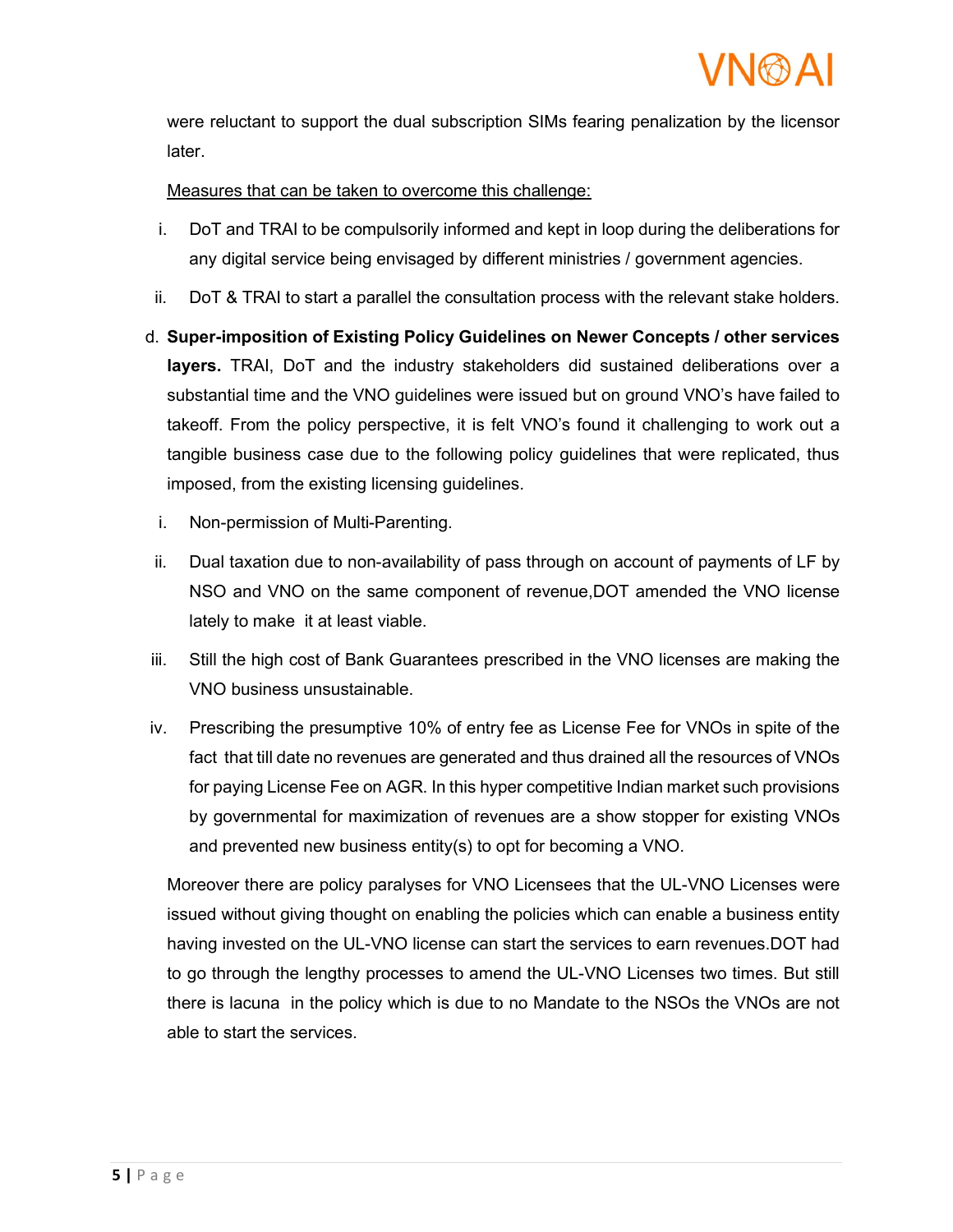

- v. Moreover technologies and TRAI regulations are changing rapidly as recent  $7<sup>th</sup>$ Amendment of MNP Regulation implementation was also a challenge thus DOT had to amend the UL-VNO License again to issue the LRN .
- vi. Thus it is imperative that for any policy to succeed it has to be futuristic and alighned with the technologies which are prevalent globally.

# Formulation of policies for newer concepts cannot and should not be based on the template of existing services.

- i. A more liberal and open environment needs to be created for mushrooming of innovative services by the young fertile minds.
- e. Indulgence in anti-competitive practices by the Network Infrastructure Services Providers (NISPs). Voice, Messaging and Data services are the blood line for the digital services. In case NISPs' refuse or even cause selective delay in provisioning / configuring their services, the enablement of the services over the network get affected accordingly. Such anti-competitive practices of the NISPs would inhibit proliferation of Digital services in the country.

Measures that can be taken to overcome this challenge: Declaring Network Infrastructure Services as 'Bottleneck Services' and hence mandating time bound provisioning and configuring of Network Infrastructure Services that are requisitioned for developing and delivering the services over the network by the NSPs and DSPs.

### Our Recommendations

- 1. There is a immediate need for revisiting the existing licensing and regulatory regimes of the voice centric networks and splitting them into multiple layers to create the environment conducive for enabling innovative digital services.
- 2. Suggested layers of licensing are
	- a) Network Infrastructure Services Layer,
	- (b) Network Services Layer
	- (c) Digital Services Layer.
- 3. Voice, Messaging and Data services should be considered as the product of the Network Infrastructure layer which would be sold (Not Re-Sold), on a non-discriminatory basis, only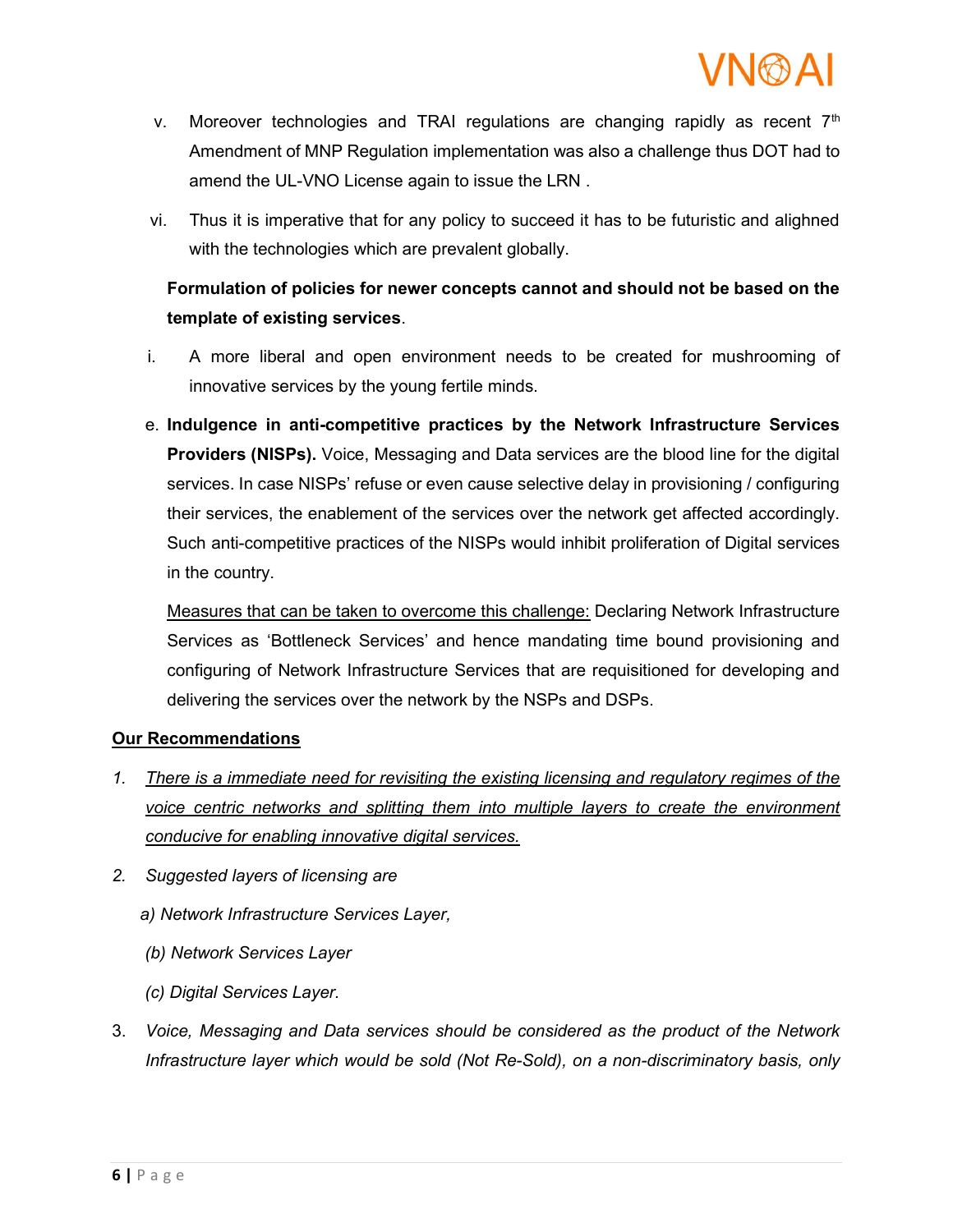

through DoT registered dealers / retailers. i.e. Network Services Providers (NSPs) and Digital Services Providers (DSPs).

Q2. In case it is decided to unbundle the different layers of licensing,

(a) what should be the different layers and their scope? What changes would be required in licensing regime to enable such a framework?

(b) Should there be a new regime of licensing on which the existing licensees should migrate within a specified time frame or there should be a parallel incentivized licensing regime for unbundled layers of license?

#### Our Answer

- 1. The very fact that modern telecom technologies, especially 4G onwards, are totally oriented towards providing enhanced and faster service experience of the digital services that are provided over the network.
- 2. It thus warrants a change in the erstwhile licensing regime which is based on voice centric networks. Other aspects necessitating a change to layered / unbundled licensing regime for Globally prevalent modern day digital technologies duly explained in detail in our response to Q1 above.

As proposed in the response to Q1 above, the licensing regime should be split into the 3 layers :

- Network Infrastructure Services layer
- Network Services layer
- Digital Services layer.

The scope of these layers has been described in detail in the paragraphs later in response to Qestion-1 above.

- 3. Such a layered approach would require the following major changes in the existing licensing regime :
	- a. Complete separation of the telecom infrastructure from telecom services thereby aligning with modern day technological requirements.
	- b. The network's native services viz, voice, messaging and data to be considered as a product of the Network Infrastructure Services layer.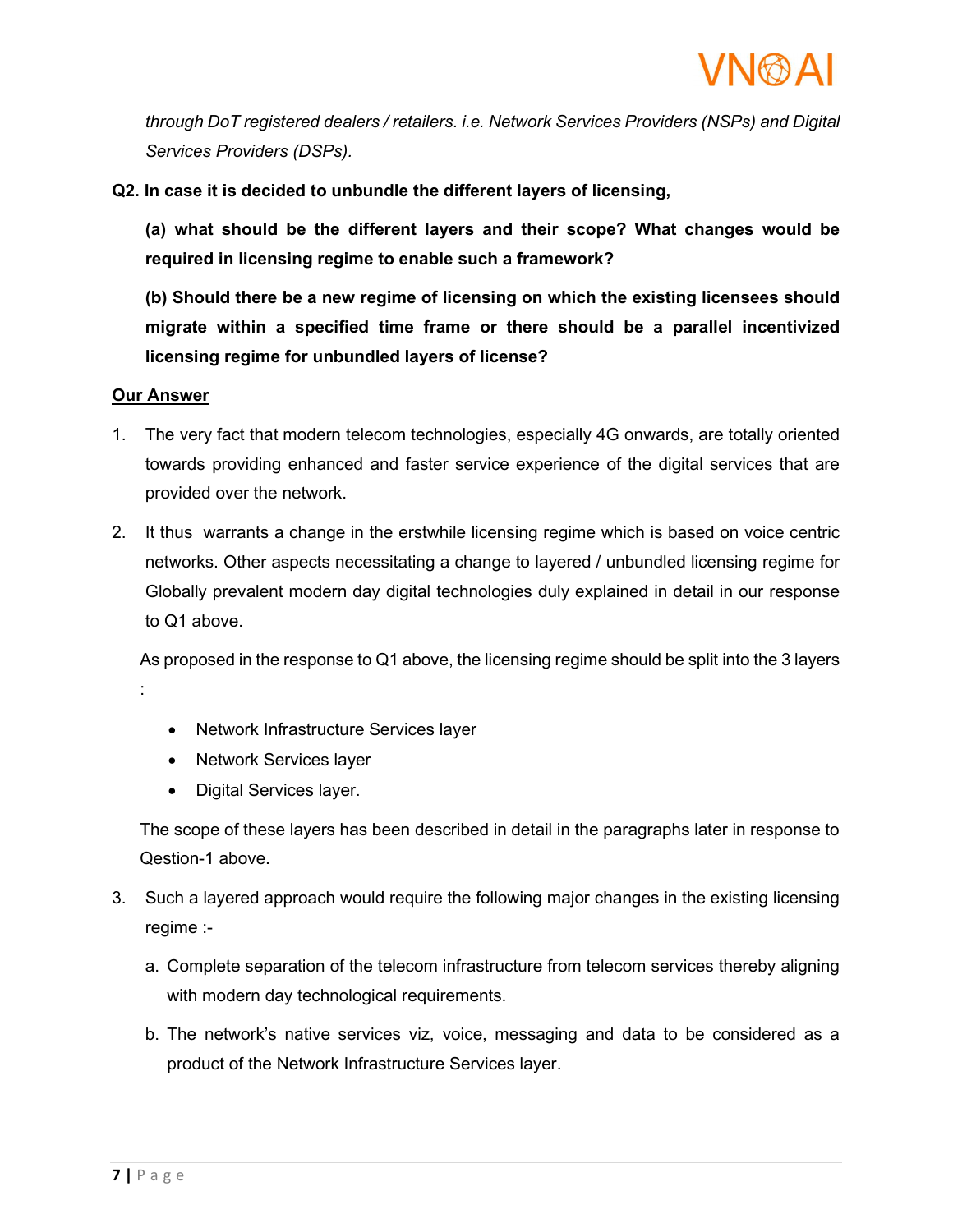# **VNMAI**

- c. Doing away with the concept of re-selling of telecom services. Services layers above the network viz, Network Services Layer and Digital Services Layer, would be selling (and not re-selling) the product of the Network Infrastructure Services Layer either as it is or with due value add as part of a bundled service.
- d. Only the infrastructure layer would be provided under a license from DoT. The services would be provided by service providers who are registered with DoT not like UL-VNOs which are heavily loaded with legacy prescribed licensing and License Fee requirements so that they are able to sustain in a highly competitive telecomm market.
- e. Levying of an administrative fee of 1% of the annual audited revenues of the Network Infrastructure Services Provider (NISP) instead of LF or SUC.
- f. Only GST to be levied on the services provided by the NSPs or the DSPs.
- 4. Network Infrastructure Service Provider. This layer would comprise of the physical infrastructure, active and passive elements and cloud based instances of the network elements that are required to deploy a telecom network.
	- a. Scope: It is proposed that the scope of this layer should be as follows:
		- i. Physical towers.
	- ii. RAN.
	- iii. OFC / Copper based terrestrial network.
	- iv. Submarine Cable Network and the Cable Landing Stations.
	- v. Satellite Uplink and Downlink stations.
	- vi. Gateway elements.
	- vii. Associated spectrum.
	- viii. Subscription Management.
	- ix. Bulk Tariff definition of services.
- 5. Network Services Provider. The Network Services Providers (NSPs) would be associated with selling only the basic network services viz, Voice, Messaging and Data connectivity. They would be permitted to sell these services to retail as well as the corporate (Bulk Usage) customers who requisition the services for their own end usage only.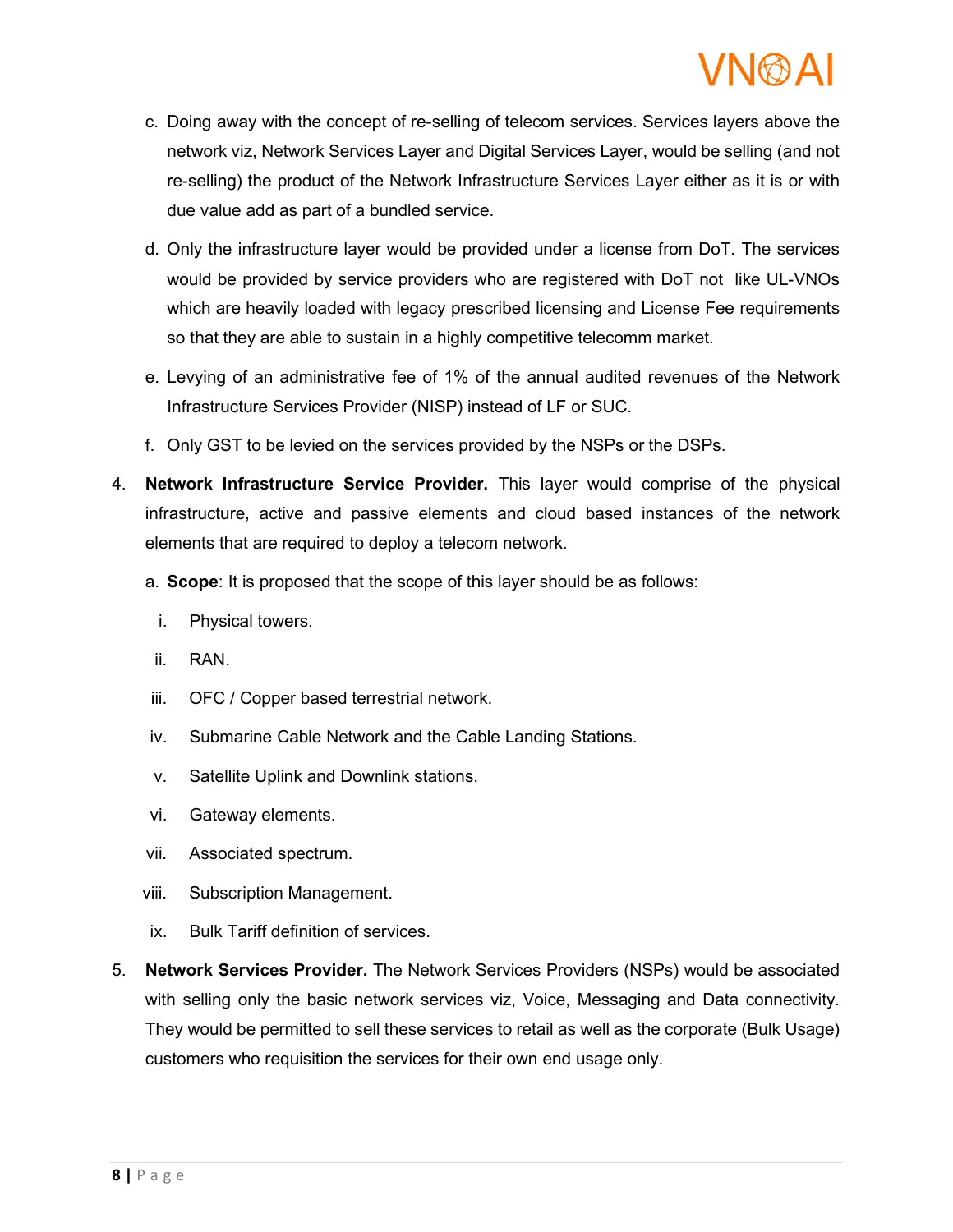

- a. Scope: It is proposed that the scope of this layer should be as follows:
- i. Infrastructure Deployment: NSPs should be permitted to augment the complete network infrastructure of the NISPs, as listed at para 2 above, except the gateway elements for interfacing with other NISPs.
- ii. Sale of Services: The NSPs would have a B2B contractual arrangement with the NISPs and should be at liberty to sell these services to retail / corporate customers. Selling of these services shall not be construed as resale of the Network Infrastructure Services, albeit it should be viewed as a separate layer that is selling the product of the Network Infrastructure Layer.
- iii. Tariff Definition: NSPs should be mandated to define the tariff of its services as per TRAIs tariff regulations issued from time to time for NSPs.
- iv. Subscription Management. NSPs too can be entrusted with subscription management in terms of hosting the SMDP – SMSR infrastructure.
- 6. Digital Services Provider. The classification of Digital Services Providers (DSPs) would be that they do a substantial value add to the basic network services viz, Voice, Messaging and Data connectivity, of NISP before selling it as a bundled service to the DSPs customers.
	- a. Scope: It is proposed that the scope of this layer should include the M2M / IoT Service Providers and Other Service Providers (OSP).
		- i. Infrastructure Deployment: DSPs may be permitted to augment the network infrastructure of the NISPs only within a limited campus area / within a building.
	- ii. Sale of Services: The NSPs would have a B2B contractual arrangement with the NISPs and these services would be sold as a component of the bundled services of the DSP.
	- iii. Tariff Definition: DSPs should be mandated to define the tariff of its bundled services.
	- iv. Subscription Management. DSPs can be entrusted with subscription management in terms of hosting the SMDP – SMSR infrastructure.

### Our Recommendations

There should be a revamp of current legacy licensing regime to new regime of light touch licensing and registration on which the existing licensees should migrate within a specified time frame.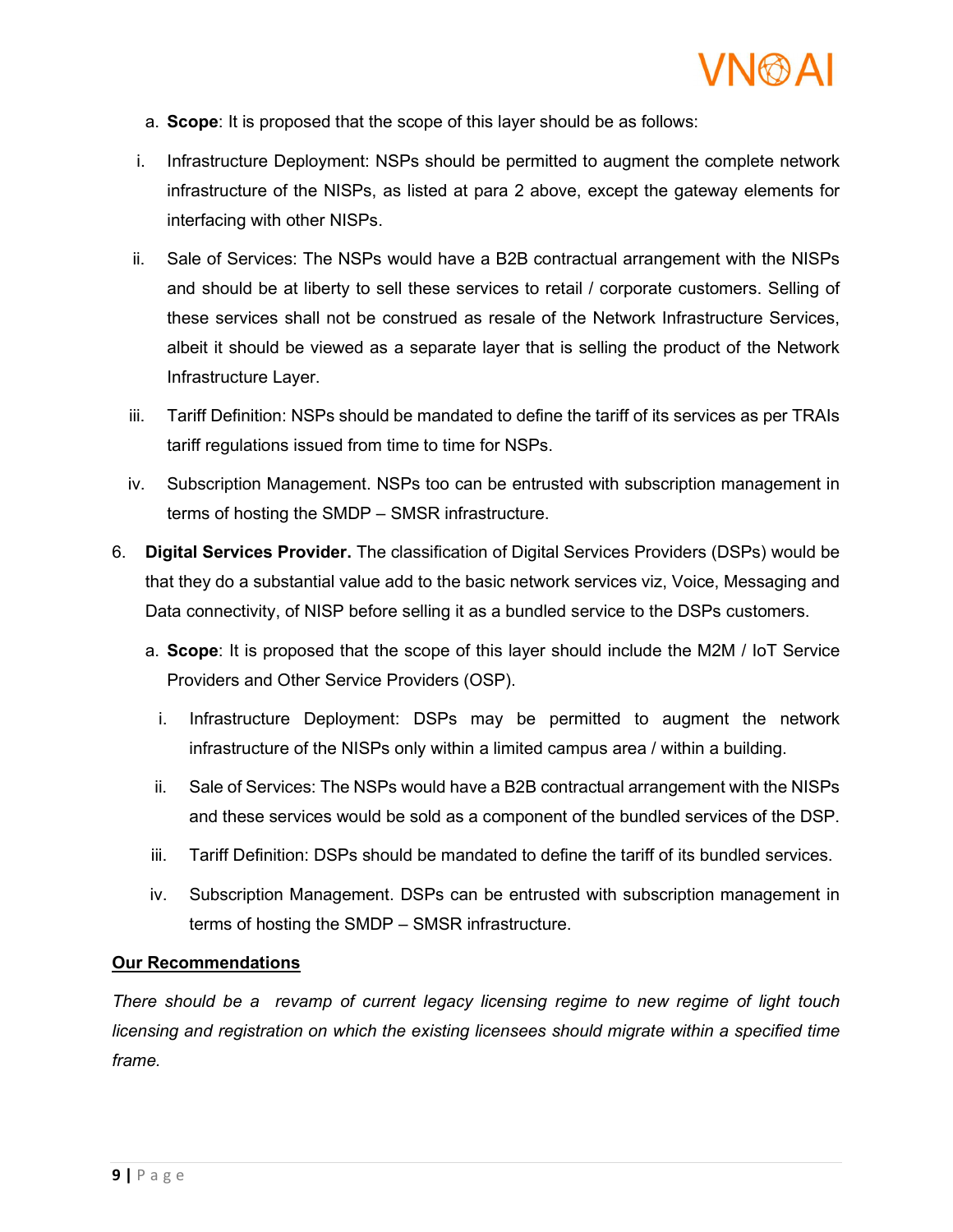

Q3. In case you are of the opinion that there is no need of unbundling of different layers of the license, what changes should be made in the existing licensing regime to (i) promote sharing to increase utilization of the existing resources, and (ii) catalyse investments and innovation in Digital Communications sector?

### Our Response and Recommendations

There is a need of unbundling of different layers of the license, for which due changes should be made in the existing legacy licensing regime.

Unbundling of the licensing shall promote sharing to increase utilization of the existing resources as well as it shall catalyse investments and innovation for the rapid growth of Digital Communications sector.

#### Q4. What other reforms / changes are required in the existing licensing regime?

#### Our Answer

1. Bottleneck Service. Network Infrastructure services viz, voice, messaging and data volumes are required to be classified as 'Bottleneck Services' and bulk provisioning and configuring of the same under a B2B agreement, for provisioning digital services, should be mandated with reasonable base commercial terms. To realize the aim of Digital India, this is important for the development of innovative applications for digital services, especially for M2M / IoT / Smart City kind of applications.

#### Our Recommendation

1. Network Infrastructure services viz, voice, messaging and data volumes are required to be classified as 'Bottleneck Services' and bulk provisioning and configuring of the same under a B2B agreement, for provisioning digital services, should be mandated with reasonable base commercial terms.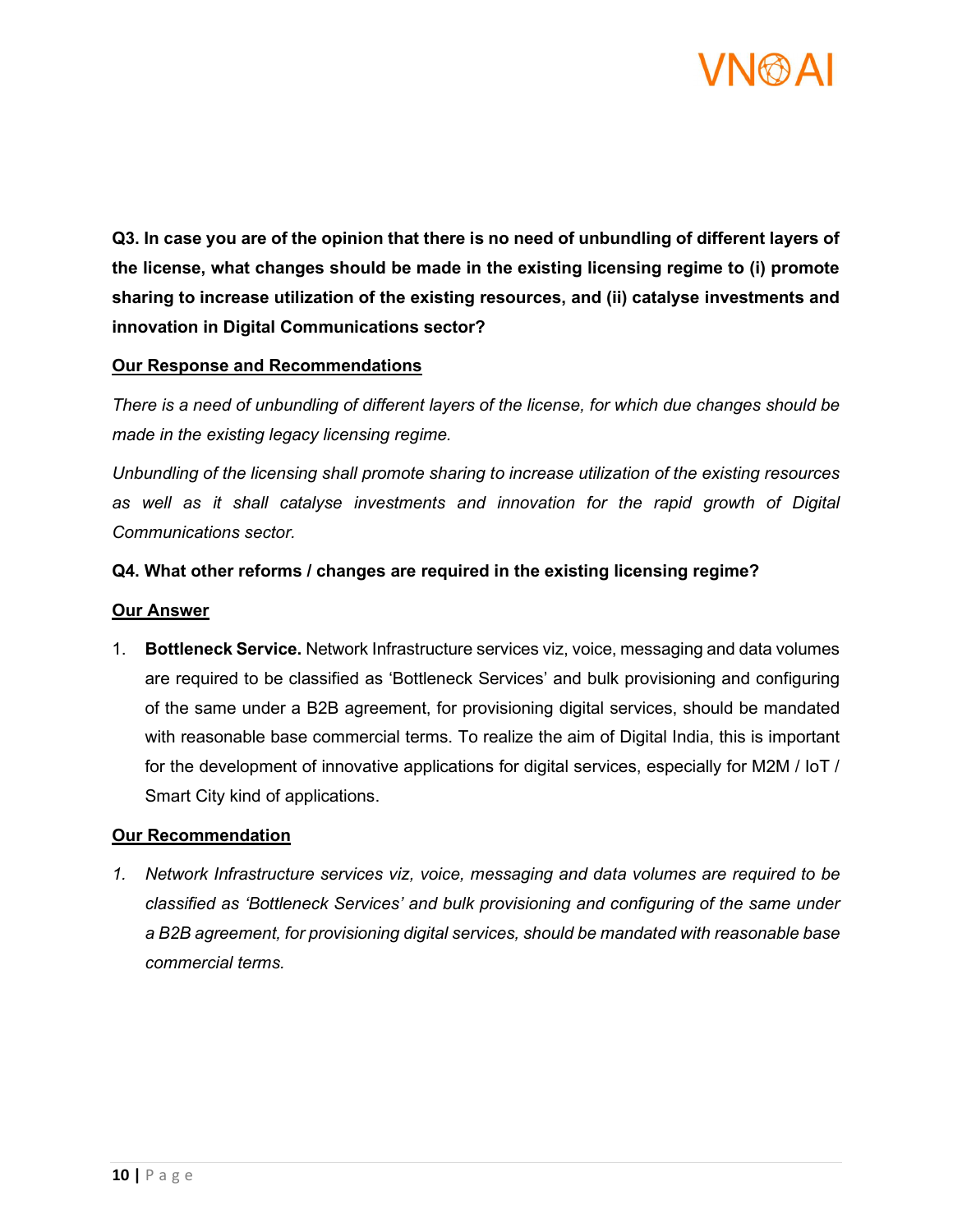

#### Benefits of unbundling 5G Licenses

India is a vast country with enormous population. Physical proximity has always been a challenge to the people. Be it some personal crisis or a business need, to reach the different corners of the country had taken days and months. But things have changed with the help of telecommunication.

The Telecom Policy 1994 which marked the clear intention of the government to liberalize the sector and its objective of providing world class telecom facility to its citizen. The policy tried to curb the setback of the licensing process and other

issues. The policies mentioned high objectives and it was realized that to achieve them the resources required would be insufficient without the private sector.

So to bridge the resource gap, the basic services of telecom sector were also opened to the private sector (TRAI, Telecom Sector in India:A Decadal Profile, 2012). However, the major telecom revolution of India came with New Telecom Policy, 1999 (NTP).

This opened up all segments of the telecom sector to the private players from selective privatization. In addition to this it also mentioned the strengthening of regulatory regime and restructuring of departmental telecom services. As the private sector was allowed to operate in the industry it became essential to have an independent regulatory authority. Thus, the Telecom Regulatory Authority of India

(TRAI) was set up in 1997. This body is responsible for the regulation of telecom services that include fixing or revising tariffs. (TRAI, 2012)

The growth and penetration of telecommunication have not only improved the general communication but also have improved different sectors of the economy. The communication sector is now so important that it is considered to be the part of the basic infrastructure for individual and business requirements. This is because of the network externalities due to which the value of the services increases with more number of users .

Indian Telecom Industry has provided spectacular economic benefits. Directly it has increased the GDP of the country, earnings of the government and employment to the Indian citizens. Apart from these there are benefits which

have been obtained indirectly. Dissemination of information is the most important input of the improved telecommunication in Indian economy. As the information collection became less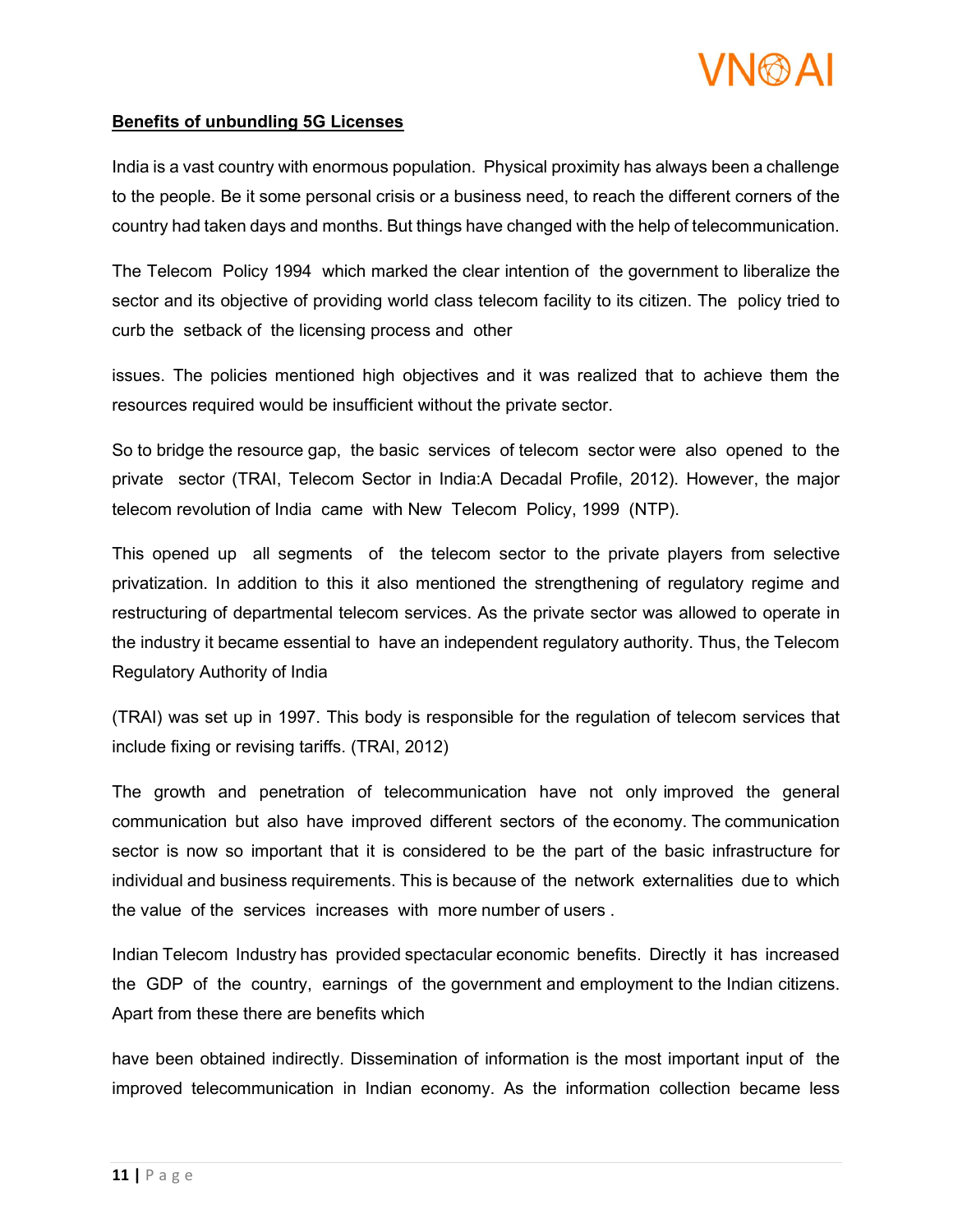

expensive in terms of time and money, cost of business eventually came down. There has been drastic reduction in transaction costs. Advancement of telecommunication has fostered developments in the banking, financial services, digital commerce, education and health services.

#### 5G Launch in India is Gated

With the evolution of radio technology and cellular system in the1980s, the evolvement of digital wireless communication took place. From the dvelopment of 1G (FIRST GENERATION) in the1980s, 2G (SECOND GENERATION) in 1990s, 3G (THIRD GENERATION) in 2000s, 4G (FOURTH GENERATION) in 2010s and now 5G the advancement towards smarter technology is taking place. 5G or 5th generation is the upcoming advancement made in the field of mobile communication. It aims at ahigher capacity than the existing 4G network. The operating range of 5G network lies in the millimetre wave bands of 28,38 and at a frequency of 60GHz. With reduced latency compared to LTE, data rates of 100 megabits and downloading speed of 1 GB per second 5G focuses on revolutionizing the field of communication with improved signalling efficiency and improved coverage speed. Apart from providing faster speeds, high downloading speed 5G will also be used in other fields like the Internet of Things(IoT), broadcast services and in communication for anatural disaster. With the implementation of 5G, the new area research has been introduced to the researchers all around the world.

The model of 5G is an IP based model for all the wireless networks. The model consists of the user terminal which is the main part of the5G architecture. The user terminal consists of autonomous radio technologies. The function of the radio technology is to act as an IP link for the internet. The purpose of IP design is to ensure control data for routing of IP packets related to application connections i.e. interfacing between user and applications and servers on the internet. The key technology behind the working of 5G architecture is the Mater core Technology.

Master Core Technology is the converging point for other technologies in the wireless network. The architecture of Master Core technology allows it to operate in the parallel multimode including all IP network and 5G mode. The main features of 5G and network mode are it controls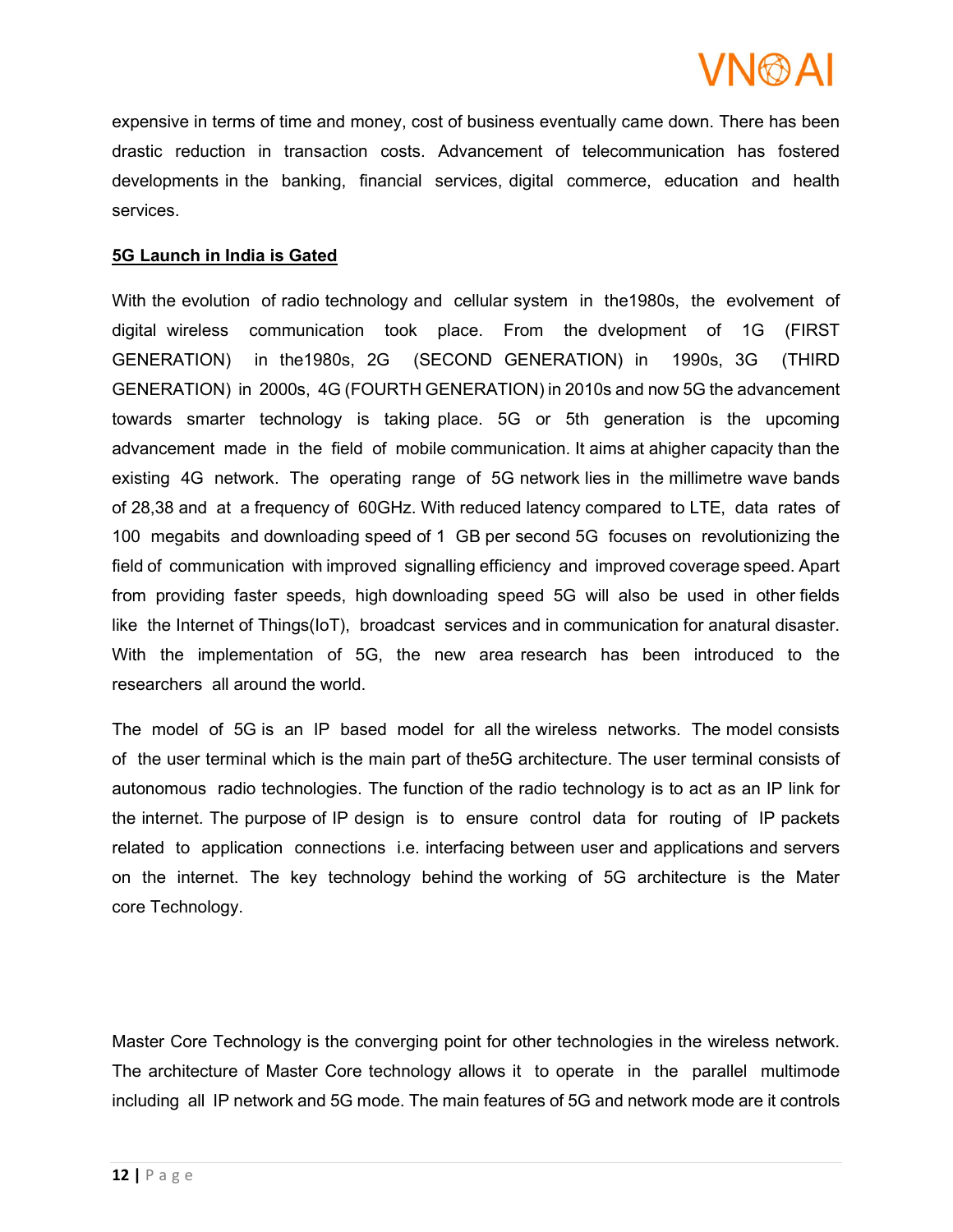

all the network of.RAN (Radio access networks) and Different access networks. The compatibility feature of this technology makes it more efficient and more powerful.

Current issues being faced for the Launch of 5G are funds scarcity and low fibre backhaul for the deployment of the next gen technology in India. There are not sufficient number of towers than are connected to fibre backhaul.

# Proposed solution

The network capabilities added through network slicing in the 5G environment is expected to allow telcos to offer 'made to order' solutions for their customers. Complemented by Software Defined Networking (SDN) and Network Functional Virtualization (NFV), telcos could be able to deliver the network customized to customer needs and deploy such networks in quick time with reduced capex and opex requirements. This is expected to enable telcos to try various service offerings at low cost with faster time to market, fostering innovation. Telcos are seen forging partnerships across the value chain to explore opportunities for new services leading to new business models and intermediaries.

#### Intermediaries for connectivity:

Prerequisite for 5G is network densification of existing 4G/ LTE networks. Further, through use of various technologies such as small cells, IBS, DAS, Wi-Fi telcos are seen building heterogeneous networks, which can provide the required network coverage. This need has given rise to opportunity for OEMs to offer 'small-cell-as-a-service', 'hetnet-as-a-service', which are networks deployed and managed by OEMs utilized by telecom service providers to densify their network there by enabling 4G expansion and prepare for impending launch of 5G.

Intermediaries for network infrastructure: Cloud companies and tech start-ups have emerged providing network infrastructure resources for computing, storage and processing as well as network functions such as security, firewall, load balancing, software-defined WAN, big data analytics etc. to customers. 'Network-as-a-service' offered by these set of intermediaries is finding takers in small and medium scale enterprises with no or minimal investments in their IT network.

Intermediaries based on differentiated services: With the range of 5G use cases across industry verticals requiring different characteristics for example, low latency and high reliability application for robotics in manufacturing and automotive sectors; high data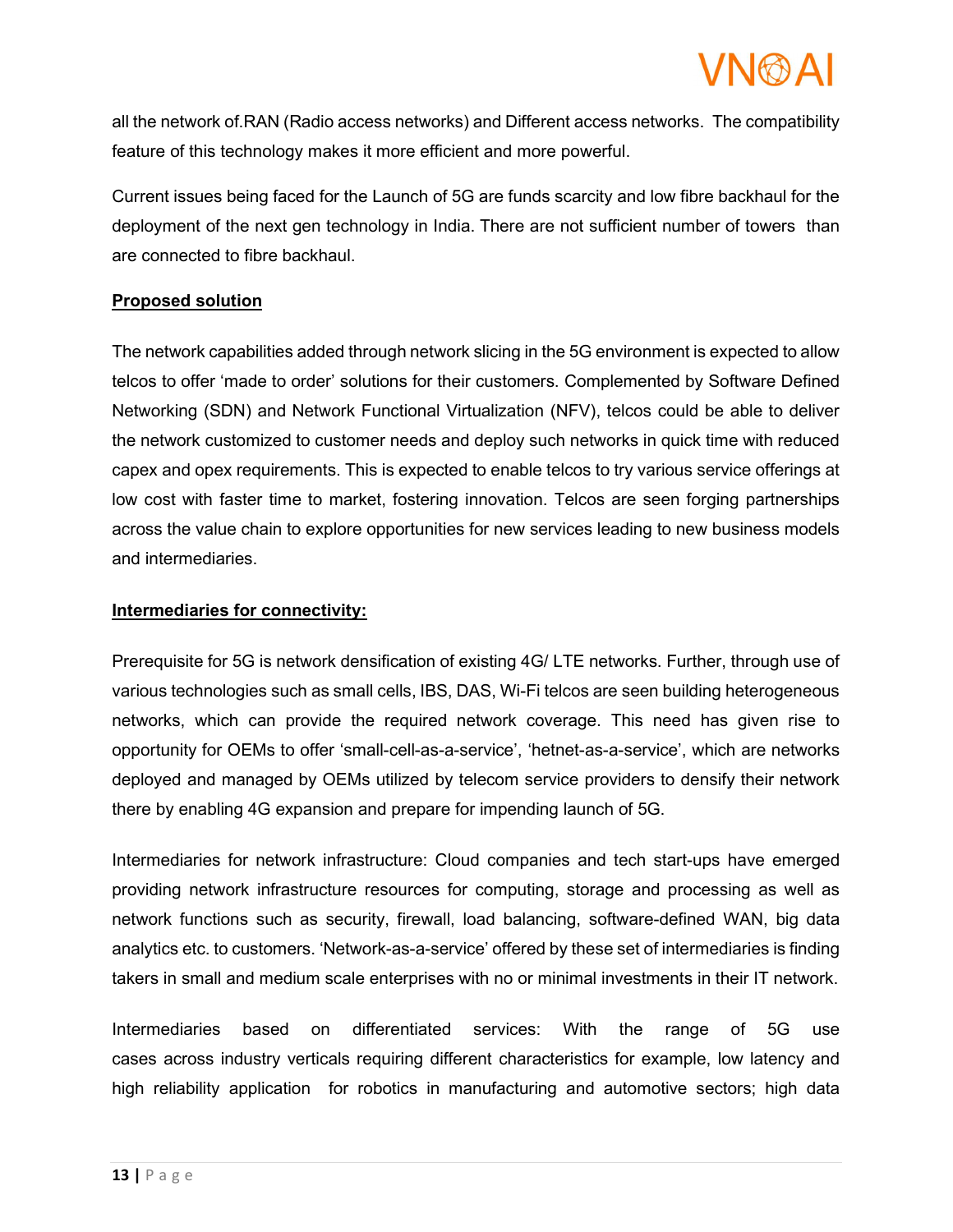# **VNMAI**

throughput requirements for augmented reality use cases; the traditional offerings based on connection speed and volume of usage could see a shift. Basis the service provider's ability to make this shift to have offerings for relevant niche industry verticals as well as tariffs customised to offering type, there is an opportunity for intermediaries. Downstream to telecom service providers, these intermediaries could acquire bandwidth from the telecom service providers based on defined SLAs for throughput, latency, reliability etc. and create differentiated services/ applications based on niche industry vertical they want to cater to with suitable tariffs to meet the customer needs.

# The Japan 5G Model

NTT Docomo chief technology architect Seizo Onoe said given the significant investment required to build the networks, 5G will need something new and its priority is on creating new business models.

He called for 5G to be a platform for cross-industry collaboration, which he insists is the key to making the next-generation technology a success. More than 2,600 companies signed up to Docomo's 5G open partner programme.

### **Summary**

1.The Indian government's ambitious plan to deploy commercial fifth-generation (5G) technology starting 2020 appears to be under serious threat

2.5G Auction is delayed due to ongoing industry stress including but not limited to the Adjusted Gross Revenue fiasco. The Indian Telco's are under massive financial stress.

3.There is a need for Non Telco Private players in 5G deployment.

eg E-commerce group Rakuten, Japan's newest wireless carrier, partnered with information technology group NEC to install roughly 16,000 low-cost fifth-generation base stations across the country over five years.

4. Recognizing the need, International standardization body, ETSI, has taken the initiative for Standardization of Private LTE